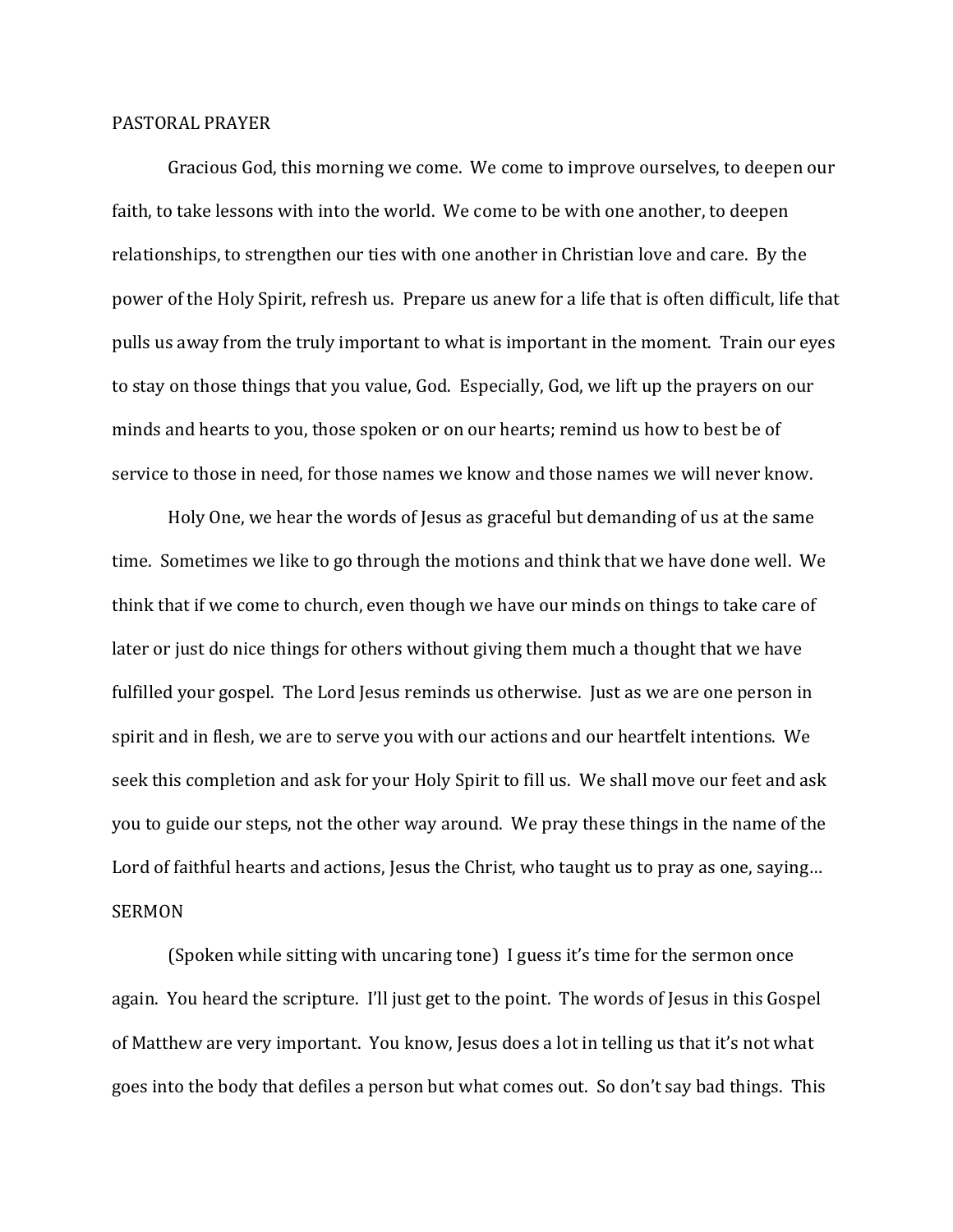story is about good intentions and good actions. Both are important. You have to be very good with what you say and what you do and what you think, because if you don't, then you're being a bad person and Jesus doesn't like that. And you don't want to do what Jesus doesn't like, because that makes you a sinner. Don't be a sinner. Sinners are bad. If we learn anything here, it is that Jesus doesn't like people to be sinners. Be like Jesus instead because Jesus is a great example. That covers it, and we're about two minutes in. Amen. Fantastic. Let's sing our final hymn and be on our merry way. Hit it, Connie.

 Well, that's the sermon. Was it worth your time? It wasn't worth mine. There was no thought, no passion, just words without any of me in it. It was an obligation instead of joyful service. You easily see when something is just an obligation; it's just awkward. Of course, there are many things in our lives that we just don't wanna. Go to the dentist. Eat your vegetables. Take out the trash. So we do them, often without a joyful spirit. If we do anything with a sense of obligation, then we aren't engaging in service. We're doing a task, a chore. That's not worth our time or God's time. That is serving from the Word of the Law over the Spirit of the Law. Let's take time to understand what Jesus is saying in this scripture passage, look at the difference between the Word of the Law and the Spirit of the Law, and put this important idea into practice.

 The context of Jesus' statement is of utmost importance. Don't forget that Jesus was a Jew through and through, and he's seeking to bring Judaism into fullness. Contrary to opinion, he does not abolish Judaism; he brings Judaism to completion with his teachings. He speaks to those in authority, those in charge of the temple and Pharisees, who lost their way, who forgot the real point. Here he does that very well. Jesus goes head-to-head with their teaching: purity and what defiles purity. Their reading of the scriptures, the Old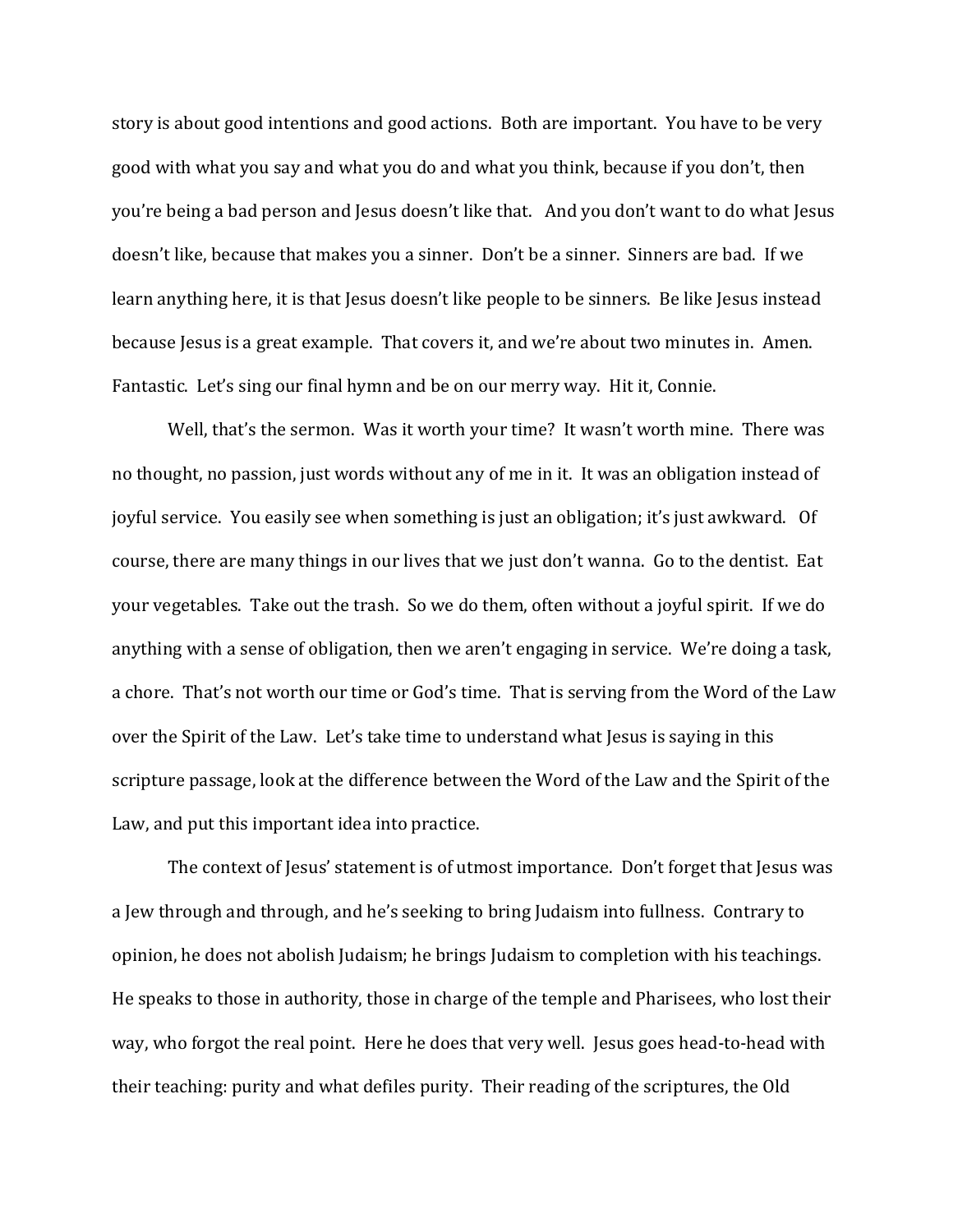Testament, led them to teach that what you eat makes you unclean. Jesus says that's not the point, and that's interfering with good teaching. "Every plant that my Heavenly Father has not planted will be uprooted." Indeed, what does not come from God will be easily exposed in due time. But Jesus gives them something else to think about. "What comes out of the mouth," he says, what we say, "proceeds from the heart, and that is what defiles. For out of the heart come evil intentions, murder, adultery, fornication, theft, false witness, slander. These are what defile a person, but to eat with unwashed hands does not defile." Jesus is adding another layer and saying that faithfulness truly from God will grow, while a half-faithful approach will fail. It's not simply about the right action but the right heart, the right intention, the right mentality that makes the right actions right.

 This scripture shows us something very important about Jesus' character. In a way, he's reshaping the idea of Judaism, but in another way, he is not. How's that for definitive? Jesus does not say that these things are not worthwhile; he does not abolish the practices of the Pharisees, but he emphasizes right intention. In a way, he's trying to protect the overarching point of living an exceptional Jewish life by keeping the words intact by a good spirit. If one seeks to serve well, but has a heart not attuned to service, what's the point? It's easy to see the simple effects on our lives. How would you feel if Wayne suddenly lost the good intentioned spirit when you come into the sanctuary? "Good morning, here's your bulletin, go find an empty seat. No, don't really care how you're doing, just go sit down." A lot would be lost, wouldn't it? Remember, above all, the one thing Jesus called out about the Pharisees. It was not that they were not faithful people who understood the scripture well. They did, and they did it well. But they missed the most important thing about scripture: there is a written word of the Law, and there is also the Spirit of the Law that is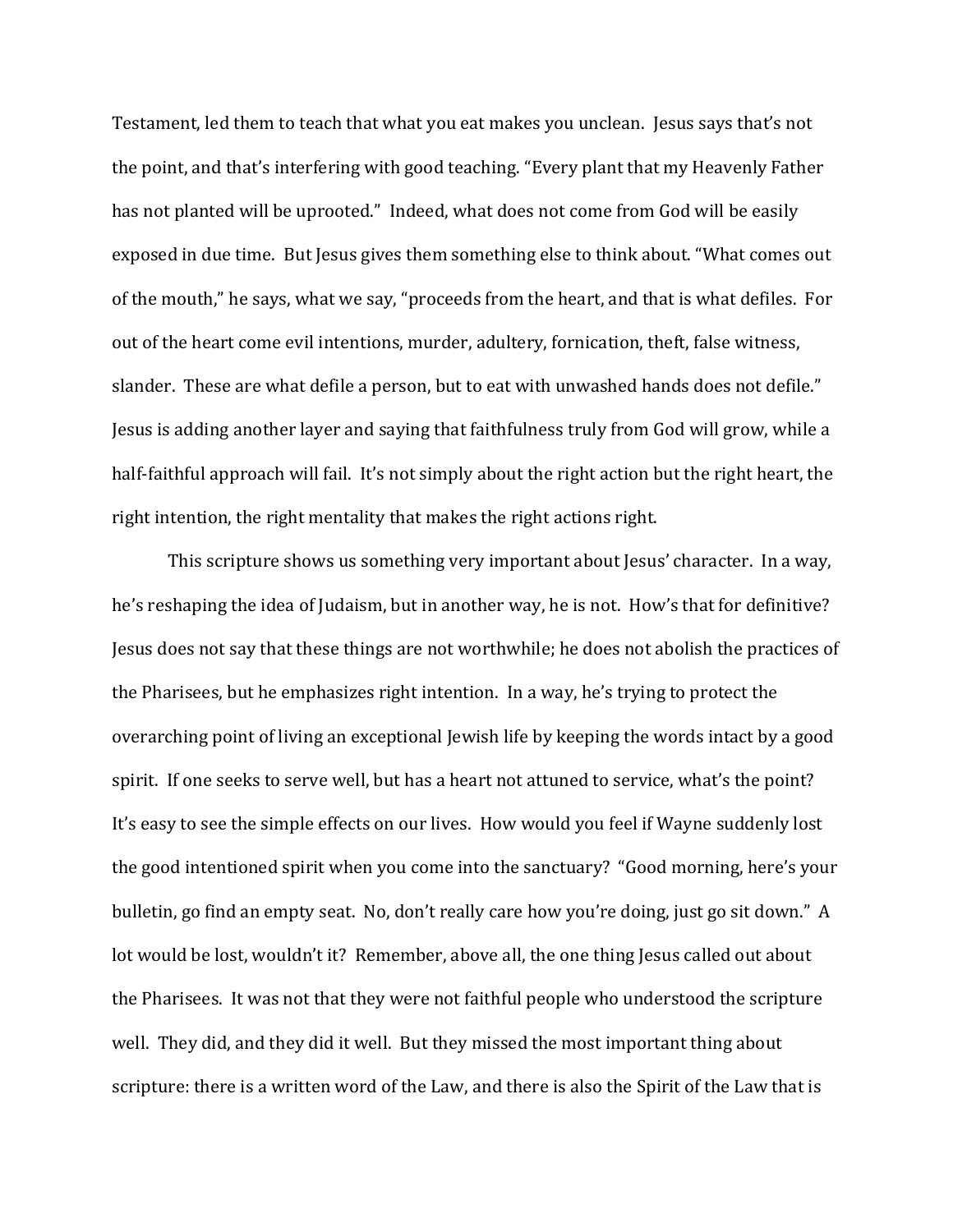the real point behind it. Without the Spirit, the Word of the Law becomes dry, stale, and binding, killing off faithfulness in rote obedience.

 Jesus here harkens back to a simple principle: the Word of the Law vs. the Spirit of the Law. There's a world of difference. I remember one story that my Father-in-Law Jim told me. He is a former church organist and had all the stories to go with it. Sometimes people honored his gift, and sometimes they could be rather selfish. One Sunday morning, he was playing the prelude. A member of the congregation came up to him and told him that he shouldn't be playing so loudly, as it said in the bulletin to prepare for the service silently. Jim's only response was: "That's for you, not me!" It's so easy to get wrapped up in the exact words of something that we forget the whole point. The point of that blurb in the bulletin, I assume, was to invite those in the congregation to gather their minds and hearts to worship fully. By, well, attacking my Father-in-Law for his act of worship, this member of the congregation invalidated his own spirit of worship as well as that of my Father-in-Law. The point is that it's not just about what something says; we should always be considering what the original point was anyway. For our acts of worship, we can say the same things. We don't stand for hymns so that we can test if your legs are still working. We stand out of a sense of unity and respect. If some prefer to stand in spirit, there's nothing wrong with that at all.

 There's a very fertile ground with this principle, and it can be pinpointed to three words that the Christian can say that are either full of life and love or completely destroy all credibility with everyone else. Know what they are? They are: "The Bible says…" And here is a place for big trouble. Sometimes we can't take what we read at face value; it takes deep study and contemplation. We have to seek out the Spirit of the Law that brings the Word of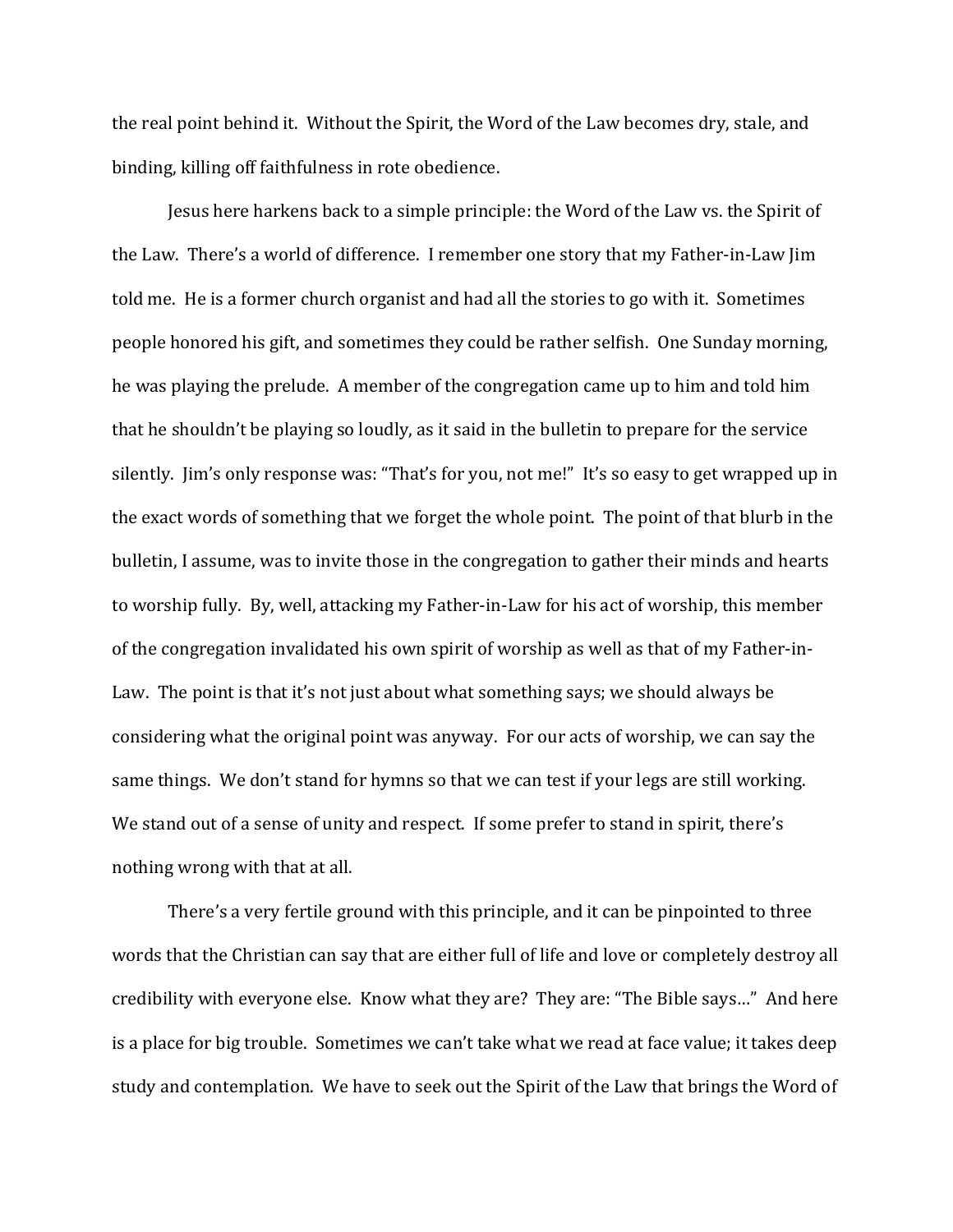the Law to completion. While we remember that Christ always was invitational, Christ always loved those that the world did not, we can shut off people to the value of Christ's message by saying those three words with a toxic message. The Pharisees shut off so many people and led them astray by focusing on what scripture says at the expense of what it means. After all, I can say those three words with some messages that just don't work. "The Bible says shellfish are an abomination. Don't eat shrimp, sinner." Or, "The Bible says that we aren't supposed to wear garments of more than one kind of fiber. I can see that each and every one of you are sinners today." I think it's fair to say that none of these are the point. Indeed, even here, it's clear that Jesus was not about the Word of the Law as he was about the Spirit of the Law. The Spirit of the Law is life-giving. The Spirit of the Law is renewing. The Spirit of the Law is based in love and caring for all people and not about nitpicking for places to trip up the other person. It's not about the symptoms but the root of the matter. A heart full of anger and hate does not produce faithful action and care, so a begrudging, angry person does not live a life of joyful service. There is only unhappiness where there should be joy, and that is not what the Gospel asks of us.

 And that harkens back to the idea of who we are doing these things for. Sometimes these tasks really stink, but it matters who you doing them for. Things can clarify. Are we doing it for our personal resumes? Are we doing it because someone asked us to? Are we doing it to get recognition and praise? We will be disappointed, we will grow weary, we will grow bitter when our service has these intentions. But when we do them for God with devotion, we are worshipping. We lift up God in our acts, and when we do so, we will never be disappointed. Things have new meaning; we realize that everything we give is given